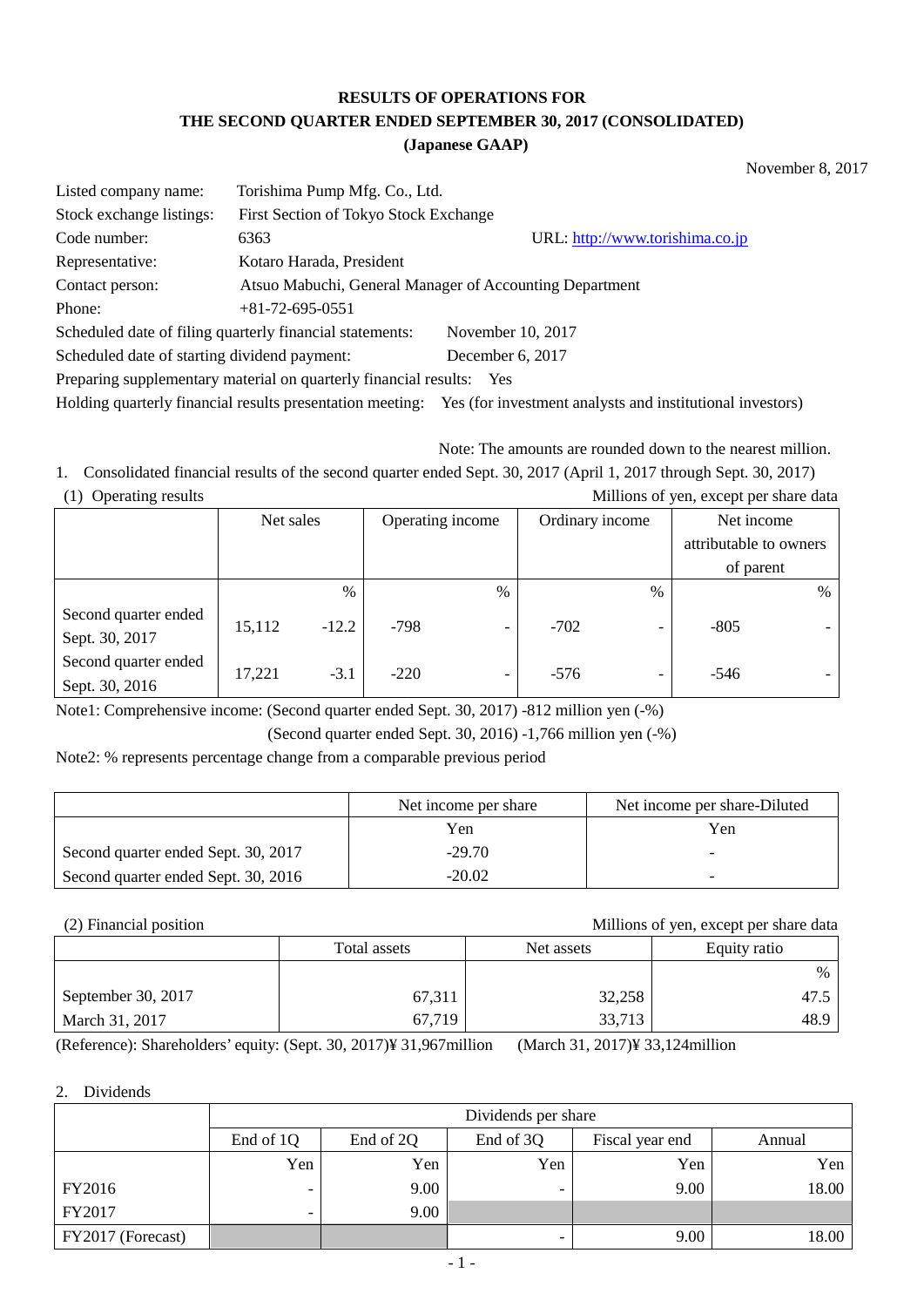#### Note: Revision of forecast for dividend during this quarter: No

|        | Operating income<br>Net sales |     |       | Ordinary income |       | Net income<br>attributable to<br>owners of parent |       | Net income per<br>share |       |
|--------|-------------------------------|-----|-------|-----------------|-------|---------------------------------------------------|-------|-------------------------|-------|
|        |                               | %   |       | $\%$            |       | $\%$                                              |       | %                       | Yen   |
| Annual | 44,500                        | 0.2 | 2,000 | 36.7            | 2,500 | 33.6                                              | .,800 | 17.4                    | 66.33 |

#### 3. Forecast for fiscal year ending March 31, 2018 Millions of yen, except per share data

Note1: % represents percentage change from a previous year

Note2: Revision of the forecast during this quarter: No

#### 4. Others

- (1) Changes in significant subsidiaries during this period: No
- (2) Adoption of special accounting methods for presenting quarterly consolidated financial statements: Yes (For further details, please refer to page 10, "Adoption of special accounting methods for presenting quarterly consolidated financial statements".)
- (3) Changes in accounting principles, accounting estimates and correction of prior period errors
	- ① Changes of accounting principles due to revisions of accounting standards: No
	- ② Changes of accounting principles other than the above: No
	- ③ Changes in accounting estimates: No
	- ④ Correction of prior period errors: No

### (4) Number of shares outstanding (Common stock)

- ① Number of shares outstanding at period end (including treasury stock) (Sept. 30, 2017) 29,889,079 (March 31, 2017) 29,889,079
- ② Number of treasury stock at period end (Sept. 30, 2017) 2,754,220 (March 31, 2017) 2,781,139
- ③ Weighted-average number of shares outstanding over the period (April 1 – Sept. 30, 2017) 27,120,805 (April 1 – Sept. 30, 2016) 27,309,178

#### -Information regarding the implementation of quarterly review procedure

 These quarterly financial results do not fall within the scope of the Quarterly Review Procedures referenced in the Financial Instruments and Exchange Act. At the time of disclosure of the quarterly financial results, the Group was in the process of implementing the quarterly review procedures for its quarterly financial statements.

-Explanation for adequate utilization of the forecast, and other note

 Forecast shown above is prepared based on information available as of the issuing date of this report and assumptions that we consider as reasonable, and therefore the actual results may differ from these forecasted figures due to various unknown factors.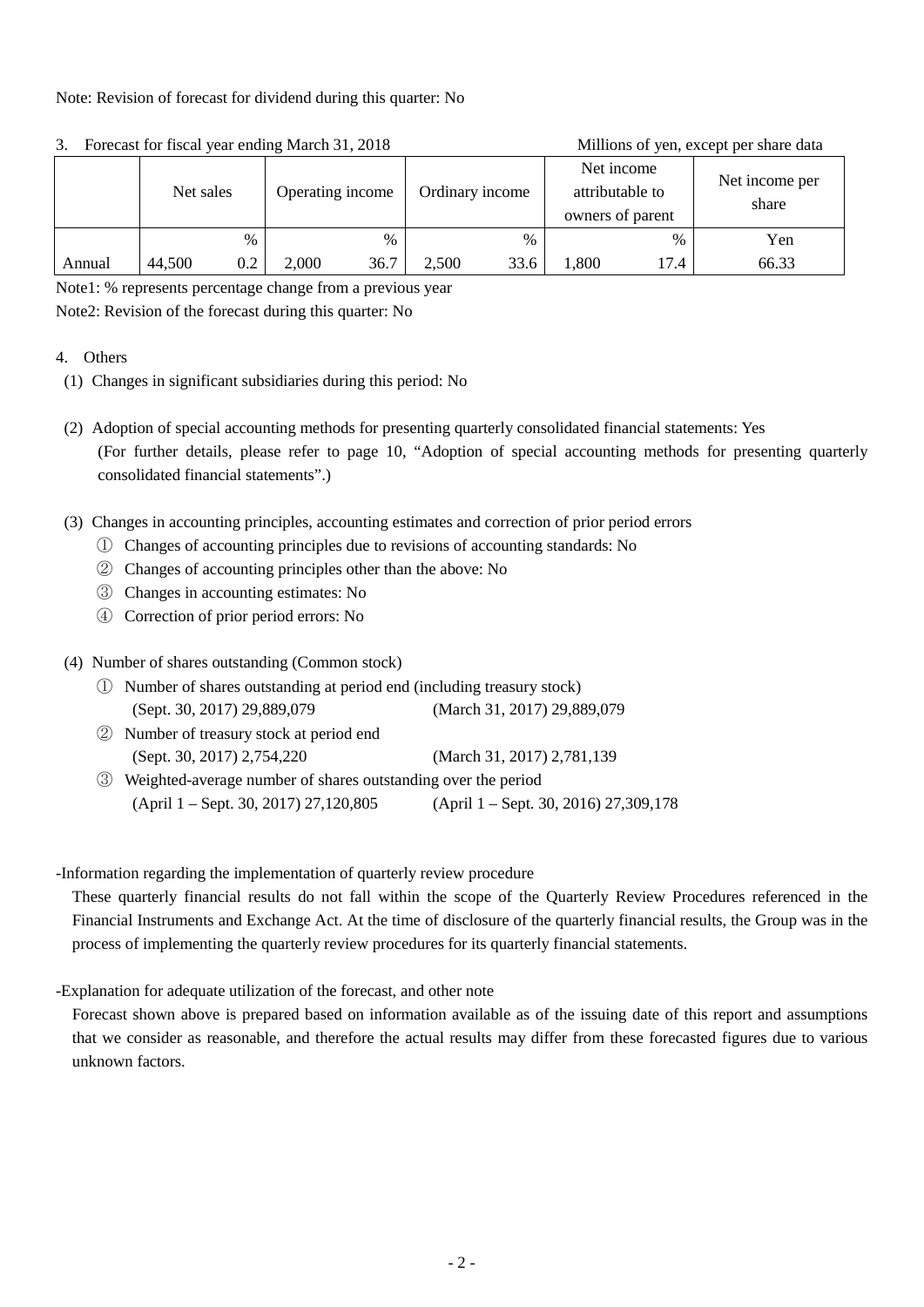### Contents

| 1. | Qualitative information for the second quarter of the FY2017                                                   |  |
|----|----------------------------------------------------------------------------------------------------------------|--|
|    |                                                                                                                |  |
|    |                                                                                                                |  |
|    |                                                                                                                |  |
|    | 2. Consolidated quarterly financial statement                                                                  |  |
|    |                                                                                                                |  |
|    |                                                                                                                |  |
|    | Consolidated quarterly statement of comprehensive income (April 1 - September 30, 2017) ---------------------9 |  |
|    |                                                                                                                |  |
| 3. | Additional information                                                                                         |  |
|    |                                                                                                                |  |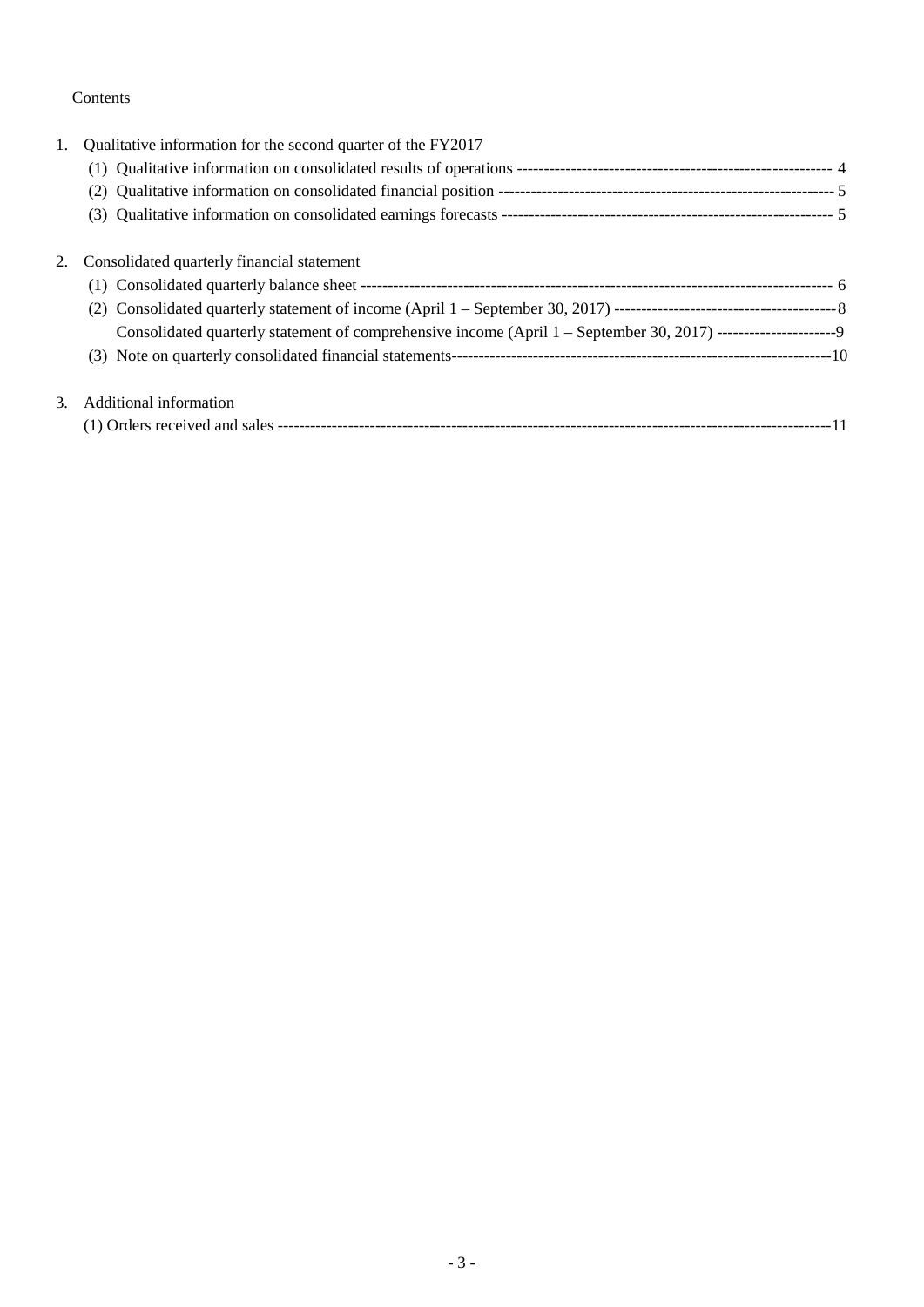- 1. Qualitative information for the second quarter of the FY2017
	- (1) Qualitative information on consolidated results of operations

During the first half of the FY2017, the world economy as a whole was in a moderate recovery trend backed by the following factors. In the US, steady consumer spending continued, reflecting strong employment situation. The European economy recovered moderately thanks to the monetary easing policy of the European Central Bank. The Chinese economy picked up due to various policy effects. However, the outlook still remained uncertain because of the following reasons: economic slowdown of oil-producing countries caused by sluggish crude oil demand, delay in progress of the Trump policies, Brexit issue in the UK, and increase in geopolitical risks throughout the world.

In Japan, the economy showed a moderate recovery backed by recruiting environment where the active job opening to applicant ratio topped 1.0, increase in exports supported by a moderate recovery trend of the world economy, relatively stable exchange rate. However, the outlook remained uncertain, reflecting the following factors: sluggish consumer spending owing to decline in disposable income by increase in social insurance premiums and increase in geopolitical risks.

Under such circumstances, in the pump industry, promising movement could be seen amidst infrastructure projects, particularly for water resources, to meet the needs of a growing world population; increasing demand in thermal power plants in response to revised energy policies; and counter-measures against torrential rain caused by abnormal weather occurring here and there. Looking ahead, the market environment at home and overseas cannot be optimistic while heading for a recovery as the world economy remains a moderate recovery and private capital investment continues weak due to the uncertain outlook.

Orders received during the first half of the FY2017 (April 1, 2017-Sept. 30, 2017) increased by ¥2,260 million from the same period last year to ¥23,799 million. Orders received from domestic public sector decreased by ¥1,345 million from the same period last year to ¥8,609 million, orders received from domestic private sector increased by ¥233 million from the same period last year to ¥4,497 million, and orders received from overseas sector increased by ¥3,373 million from the same period last year to ¥10,692 million.

Net sales during the first half of FY2017 (April 1, 2017-Sept. 30, 2017) decreased by ¥2,109 million from the same period last year to ¥15,112 million.

Operating loss during the first half of the FY2017 (April 1, 2017-Sept. 30, 2017) amounted to ¥798 million (operating loss during the same period last year was ¥220 million). Operating profit margin was -5.3%.

Ordinary loss amounted to ¥702 million (ordinary loss during the same period last year was ¥576 million) due to the recording of ¥31 million in share of profit of entities accounted for using equity method as non-operating expenses. Ordinary profit margin was -4.6%.

Net loss attributable to owners of parent during the first half of FY2017 amounted to ¥805 million (net loss attributable to owners of parent during the same period last year was ¥546 million). Return on sales during the first half of FY2017 was -5.3%. Net loss per share amounted to ¥29.70.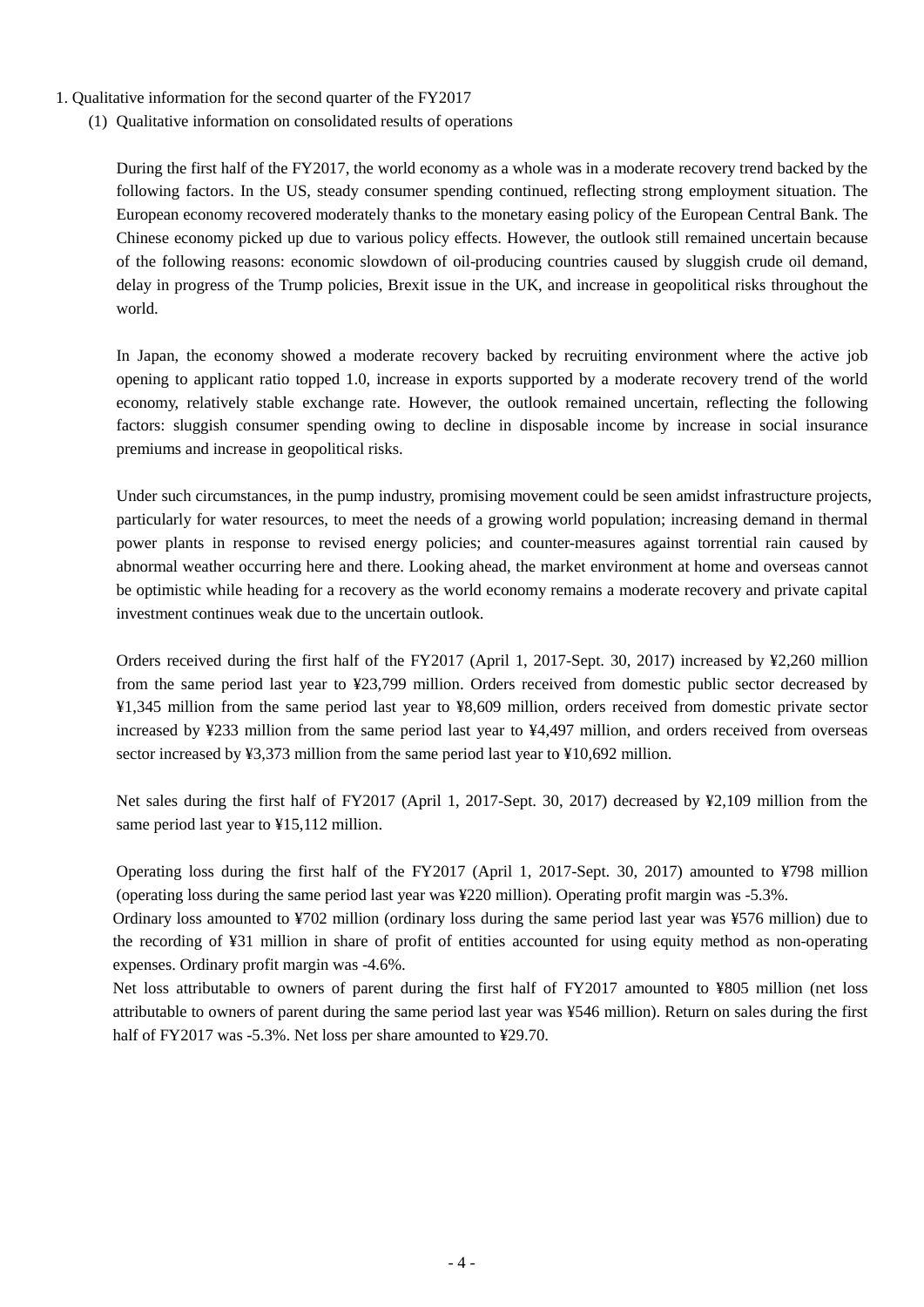(2) Qualitative information on consolidated financial position

At the end of the second quarter (Sept. 30, 2017), the Group's total assets amounted to ¥67,311 million, ¥408 million lower than the previous fiscal year-end (March 31, 2017). Principal changes in asset items included a decline in notes and accounts receivable-trade of ¥5,492 million despite an increase in work in process of ¥29,890 thousand.

Total liabilities at the end of the second quarter amounted to ¥35,052 million, ¥1,046 million higher than the previous fiscal year-end. Principal changes in liability items included an increase in long-term loans payable of 2,993 and an increase in advances received of ¥1,670 million despite a decline in notes and accounts payable-trade of ¥ 2,933 million.

Net assets at the end of the second quarter amounted to ¥32,258 million, ¥1,454 million lower than the previous fiscal year-end.

(3) Qualitative information on consolidated earnings forecasts Forecasts for the fiscal year ending March 31, 2018 announced on May 11, 2017 have not been changed.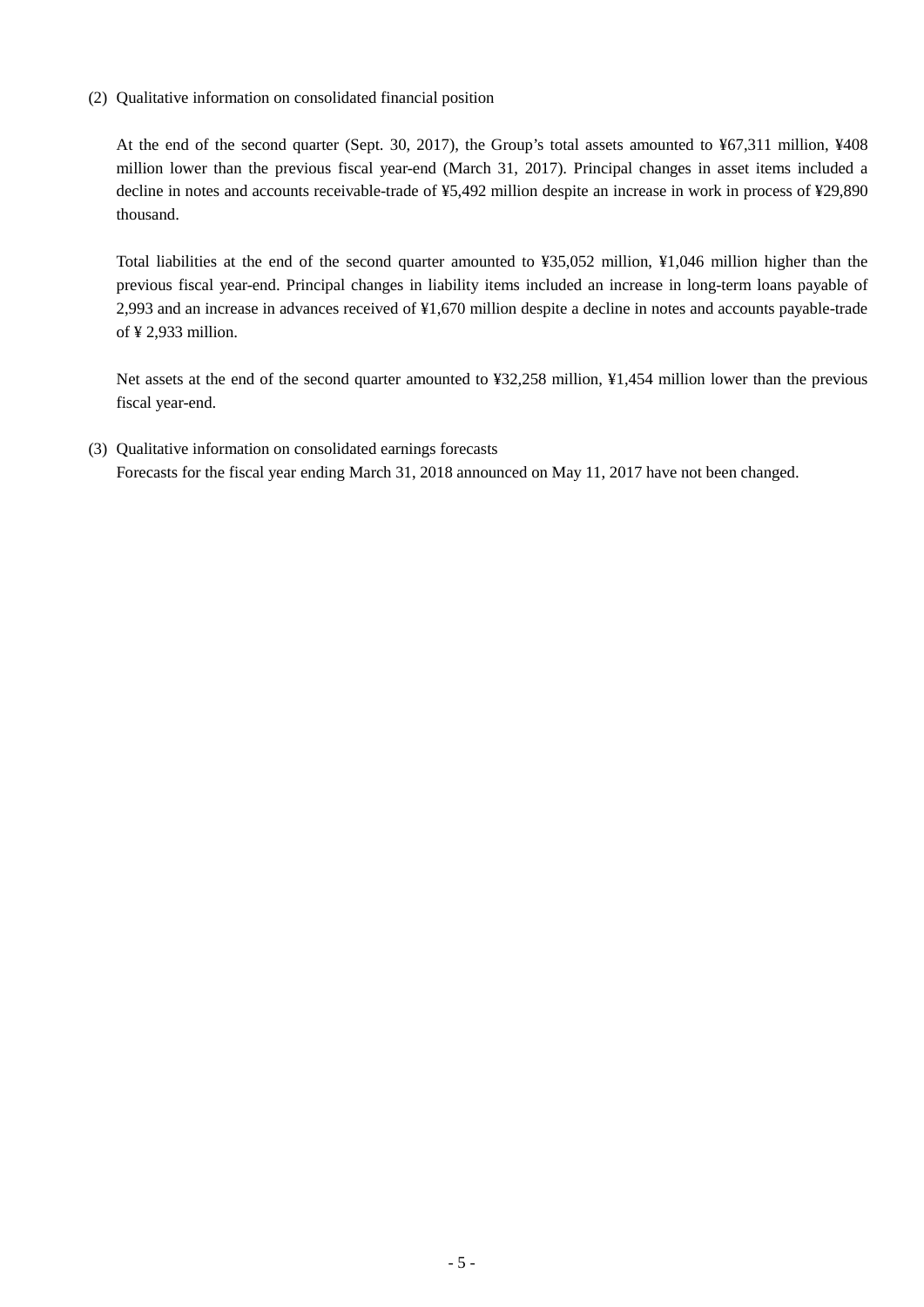# 3. Consolidated quarterly financial statement

(1) Consolidated quarterly balance sheet

|                                       |                                             | (Millions of yen)                                   |
|---------------------------------------|---------------------------------------------|-----------------------------------------------------|
|                                       | End of previous<br>consolidated fiscal year | End of the second quarter<br>of consolidated FY2017 |
|                                       | (March 31, 2017)                            | (September 30, 2017)                                |
| Assets                                |                                             |                                                     |
| Current assets                        |                                             |                                                     |
| Cash and deposits                     | 10,930                                      | 12,517                                              |
| Notes and accounts receivable - trade | 23,667                                      | 18,174                                              |
| Merchandise and finished goods        | 273                                         | 287                                                 |
| Work in process                       | 6,885                                       | 9,874                                               |
| Raw materials and supplies            | 1,837                                       | 1,845                                               |
| Advance payments - trade              | 417                                         | 647                                                 |
| Deferred tax assets                   | 655                                         | 673                                                 |
| Other                                 | 1,024                                       | 976                                                 |
| Allowance for doubtful accounts       | $-371$                                      | $-392$                                              |
| Total current assets                  | 45,318                                      | 44,605                                              |
| Non-current assets                    |                                             |                                                     |
| Property, plant and equipment         | 9,937                                       | 9,692                                               |
| Intangible assets                     | 1,784                                       | 1,546                                               |
| Investments and other assets          |                                             |                                                     |
| Investment securities                 | 9,922                                       | 10,708                                              |
| Other                                 | 1,319                                       | 1,401                                               |
| Allowance for doubtful accounts       | $-562$                                      | $-644$                                              |
| Total investments and other assets    | 10,679                                      | 11,466                                              |
| Total non-current assets              | 22,401                                      | 22,705                                              |
| Total assets                          | 67,719                                      | 67,311                                              |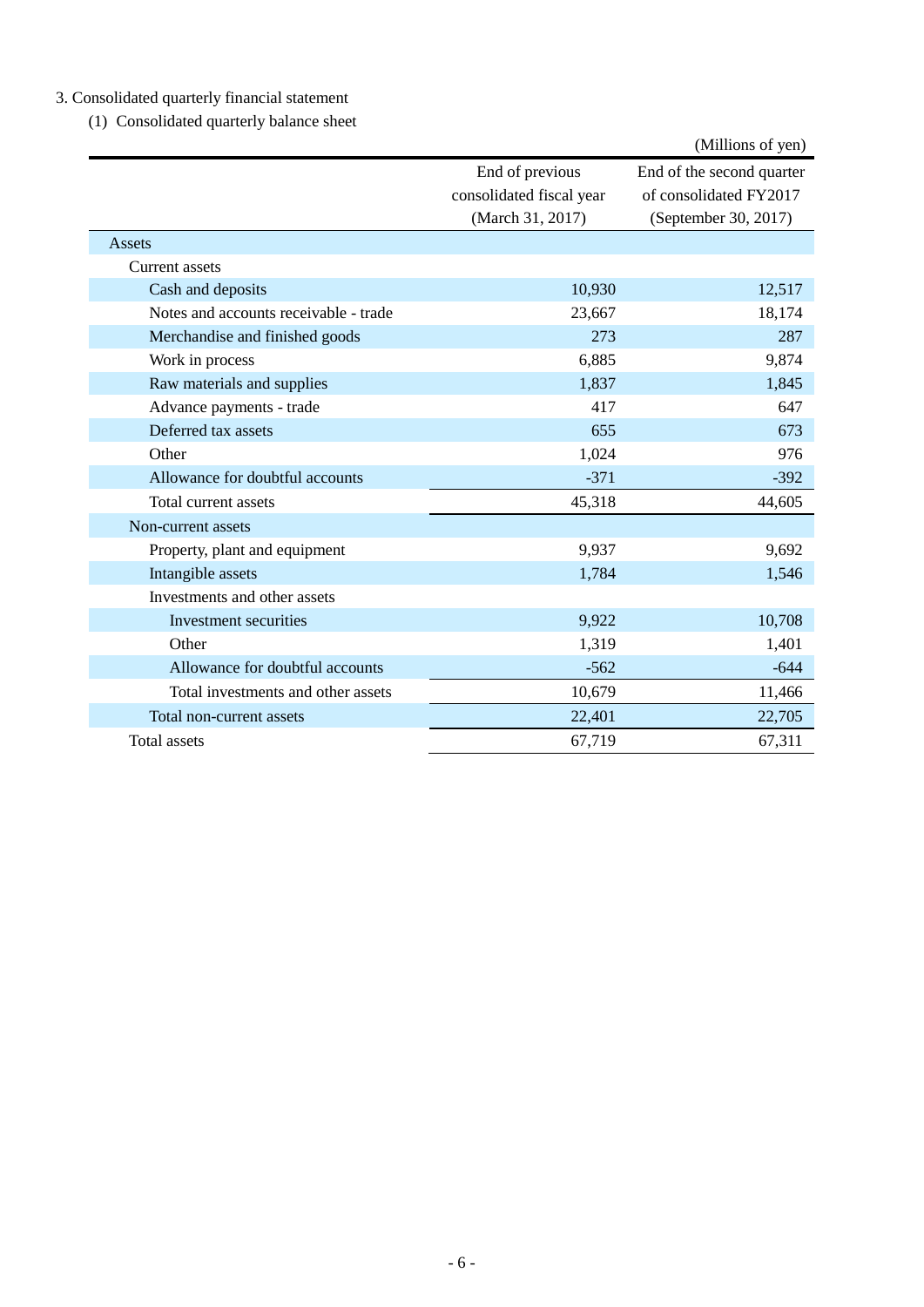|                                            |                          | (Millions of yen)         |
|--------------------------------------------|--------------------------|---------------------------|
|                                            | End of previous          | End of the second quarter |
|                                            | consolidated fiscal year | of consolidated FY2017    |
|                                            | (March 31, 2017)         | (September 30, 2017)      |
| Liabilities                                |                          |                           |
| <b>Current liabilities</b>                 |                          |                           |
| Notes and accounts payable - trade         | 9,457                    | 6,524                     |
| Short-term loans payable                   | 7,453                    | 6,876                     |
| Income taxes payable                       | 337                      | 162                       |
| Advances received                          | 4,381                    | 6,052                     |
| Provision for bonuses                      | 771                      | 817                       |
| Provision for product warranties           | 847                      | 706                       |
| Provision for loss on construction         |                          |                           |
| contracts                                  | 957                      | 1,525                     |
| Other                                      | 1,994                    | 1,475                     |
| <b>Total current liabilities</b>           | 26,200                   | 24,140                    |
| Non-current liabilities                    |                          |                           |
| Long-term loans payable                    | 5,668                    | 8,662                     |
| Provision for directors' retirement        |                          |                           |
| benefits                                   | 16                       | 17                        |
| Net defined benefit liability              | 320                      | 321                       |
| Other                                      | 1,799                    | 1,910                     |
| Total non-current liabilities              | 7,805                    | 10,912                    |
| <b>Total liabilities</b>                   | 34,006                   | 35,052                    |
| Net assets                                 |                          |                           |
| Shareholders' equity                       |                          |                           |
| Capital stock                              | 1,592                    | 1,592                     |
| Capital surplus                            | 7,769                    | 7,601                     |
| Retained earnings                          | 22,774                   | 21,723                    |
| Treasury shares                            | $-1,904$                 | $-1,873$                  |
| Total shareholders' equity                 | 30,233                   | 29,045                    |
| Accumulated other comprehensive income     |                          |                           |
| Valuation difference on available-for-sale |                          |                           |
| securities                                 | 1,832                    | 2,160                     |
| Deferred gains or losses on hedges         | 6                        | $-73$                     |
| Foreign currency translation adjustment    | 743                      | 518                       |
| Remeasurements of defined benefit plans    | 307                      | 316                       |
| Total accumulated other comprehensive      |                          |                           |
| income                                     | 2,891                    | 2,922                     |
| Subscription rights to shares              | 118                      | 130                       |
| Non-controlling interests                  | 470                      | 160                       |
| Total net assets                           | 33,713                   | 32,258                    |
| Total liabilities and net assets           | 67,719                   | 67,311                    |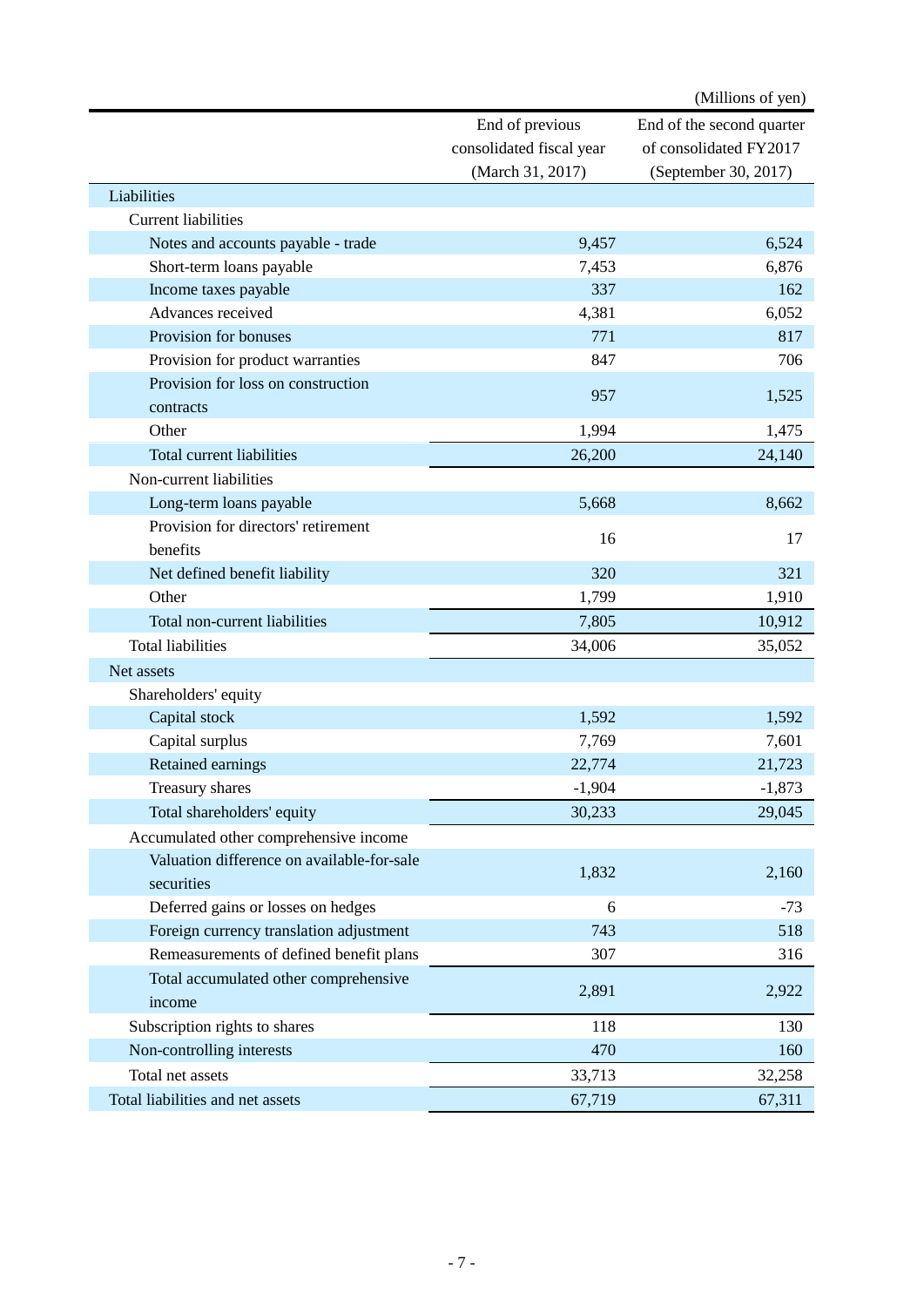| Consolidated quarterly statement of income (April 1 – September 30, 2017) |                       |                       |
|---------------------------------------------------------------------------|-----------------------|-----------------------|
|                                                                           |                       | (Millions of yen)     |
|                                                                           | Second quarter ended  | Second quarter ended  |
|                                                                           | September 30, 2016    | September 30, 2017    |
|                                                                           | (April 1, 2016        | (April 1, 2017        |
|                                                                           | - September 30, 2016) | - September 30, 2017) |
| Net sales                                                                 | 17,221                | 15,112                |
| Cost of sales                                                             | 13,249                | 11,326                |
| Gross profit                                                              | 3,972                 | 3,786                 |
| Selling, general and administrative expenses                              | 4,192                 | 4,584                 |
| <b>Operating loss</b>                                                     | $-220$                | $-798$                |
| Non-operating income                                                      |                       |                       |
| Interest income                                                           | 13                    | 9                     |
| Dividend income                                                           | 157                   | 111                   |
| Foreign exchange gains                                                    |                       | 3                     |
| Share of profit of entities accounted for                                 |                       |                       |
| using equity method                                                       |                       | 31                    |
| Rent income                                                               | 68                    | 74                    |
| Other                                                                     | 85                    | 40                    |
| Total non-operating income                                                | 323                   | 270                   |
| Non-operating expenses                                                    |                       |                       |
| Interest expenses                                                         | 61                    | 56                    |
| Foreign exchange losses                                                   | 499                   |                       |
| Share of loss of entities accounted for using                             | 47                    |                       |
| equity method                                                             |                       |                       |
| Other                                                                     | 71                    | 117                   |
| Total non-operating expenses                                              | 680                   | 174                   |
| Ordinary loss                                                             | $-576$                | $-702$                |
| Extraordinary income                                                      |                       |                       |
| Gain on sales of shares of subsidiaries and                               | 152                   |                       |
| associates                                                                |                       |                       |
| Total extraordinary income                                                | 152                   |                       |
| <b>Extraordinary losses</b>                                               |                       |                       |
| Loss on valuation of investment securities                                | 35                    | 14                    |
| Total extraordinary losses                                                | 35                    | 14                    |
| Loss before income taxes                                                  | $-460$                | $-716$                |
| Income taxes                                                              | 49                    | 105                   |
| Loss                                                                      | $-509$                | $-822$                |
| Profit (loss) attributable to non-controlling                             | 37                    | $-16$                 |
| interests                                                                 |                       |                       |
| Loss attributable to owners of parent                                     | $-546$                | $-805$                |

# (2) Consolidated quarterly statement of (comprehensive) income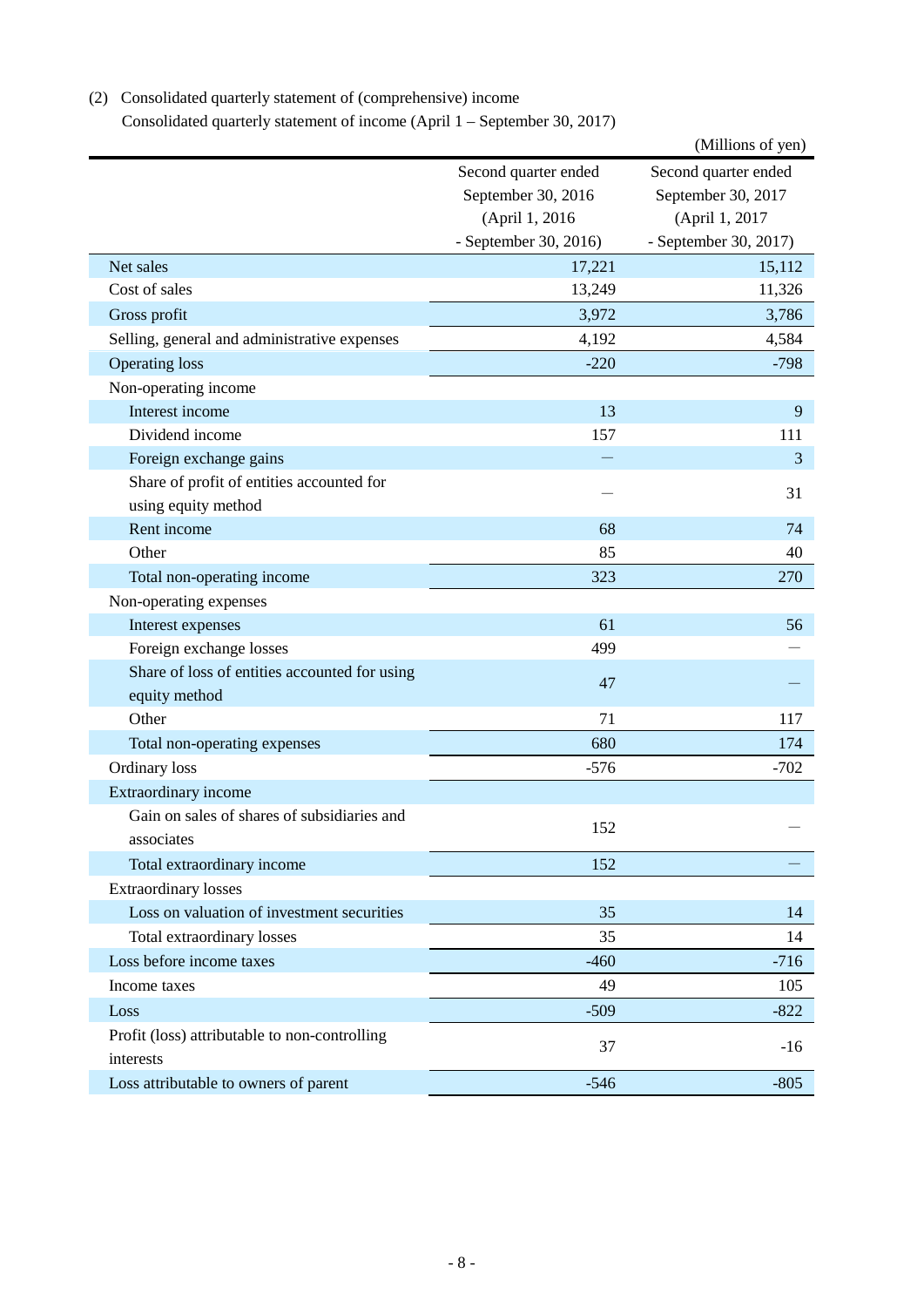|                                            |                       | (Millions of yen)     |
|--------------------------------------------|-----------------------|-----------------------|
|                                            | Second quarter ended  | Second quarter ended  |
|                                            | September 30, 2016    | September 30, 2017    |
|                                            | (April 1, 2016)       | (April 1, 2017        |
|                                            | - September 30, 2016) | - September 30, 2017) |
| Loss                                       | $-509$                | $-822$                |
| Other comprehensive income                 |                       |                       |
| Valuation difference on available-for-sale | $-48$                 |                       |
| securities                                 |                       | 326                   |
| Deferred gains or losses on hedges         | 70                    | $-79$                 |
| Foreign currency translation adjustment    | $-1,291$              | $-246$                |
| Remeasurements of defined benefit plans,   | 23                    | 8                     |
| net of tax                                 |                       |                       |
| Share of other comprehensive income of     | $-11$                 | 1                     |
| entities accounted for using equity method |                       |                       |
| Total other comprehensive income           | $-1,256$              | 10                    |
| Comprehensive income                       | $-1,766$              | $-812$                |
| Comprehensive income attributable to       |                       |                       |
| Comprehensive income attributable to       |                       | $-774$                |
| owners of parent                           | $-1,742$              |                       |
| Comprehensive income attributable to       | $-24$                 | $-38$                 |
| non-controlling interests                  |                       |                       |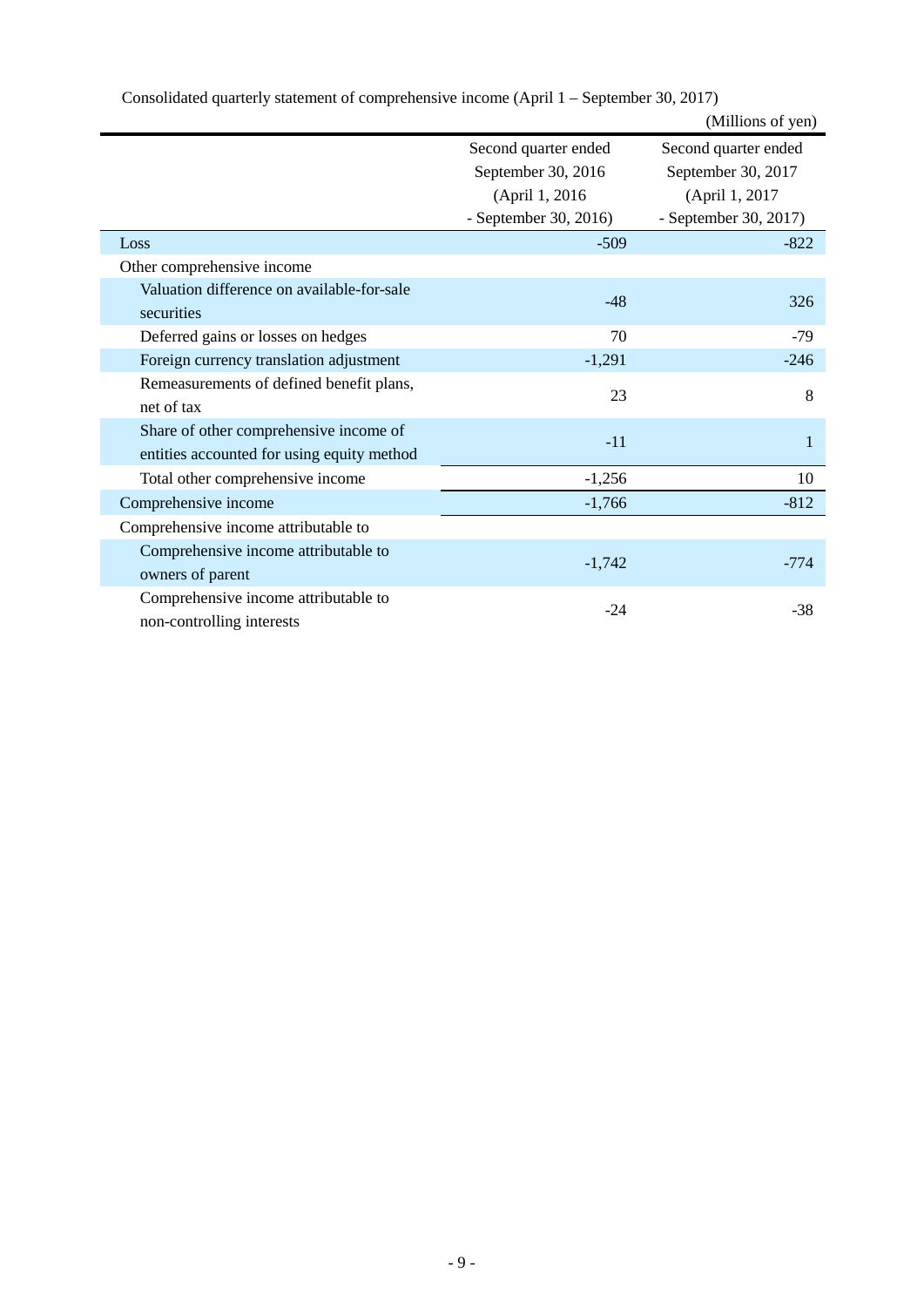- (3) Notes on quarterly consolidated financial statements
	- Note for assumption of going concern No items to report
	- Note for significant changes in the amount of shareholders' equity No items to report
	- Adoption of special accounting methods for presenting quarterly consolidated financial statements In determining tax expenses, the effective tax rate after application of tax effect accounting for income before income taxes for the consolidated fiscal year, inclusive of the second quarter of consolidated FY2017, has been estimated in a rational manner, and tax expenses have been calculated by multiplying the quarterly income before income taxes and adjustments by this estimated effective tax rate. However, we use the statutory effective tax rate in cases where the estimated effective tax rate is unavailable.
	- Changes in accounting principles No items to report
	- Changes in accounting estimates No items to report
	- Additional information
		- Accounting method in Employee Stock Ownership Plan (ESOP) Based on the resolution at the Board of Directors held on November 10, 2016, the Company has introduced an employee incentive plan, the Employee Stock Ownership Plan (ESOP).
	- Significant subsequent events No items to report